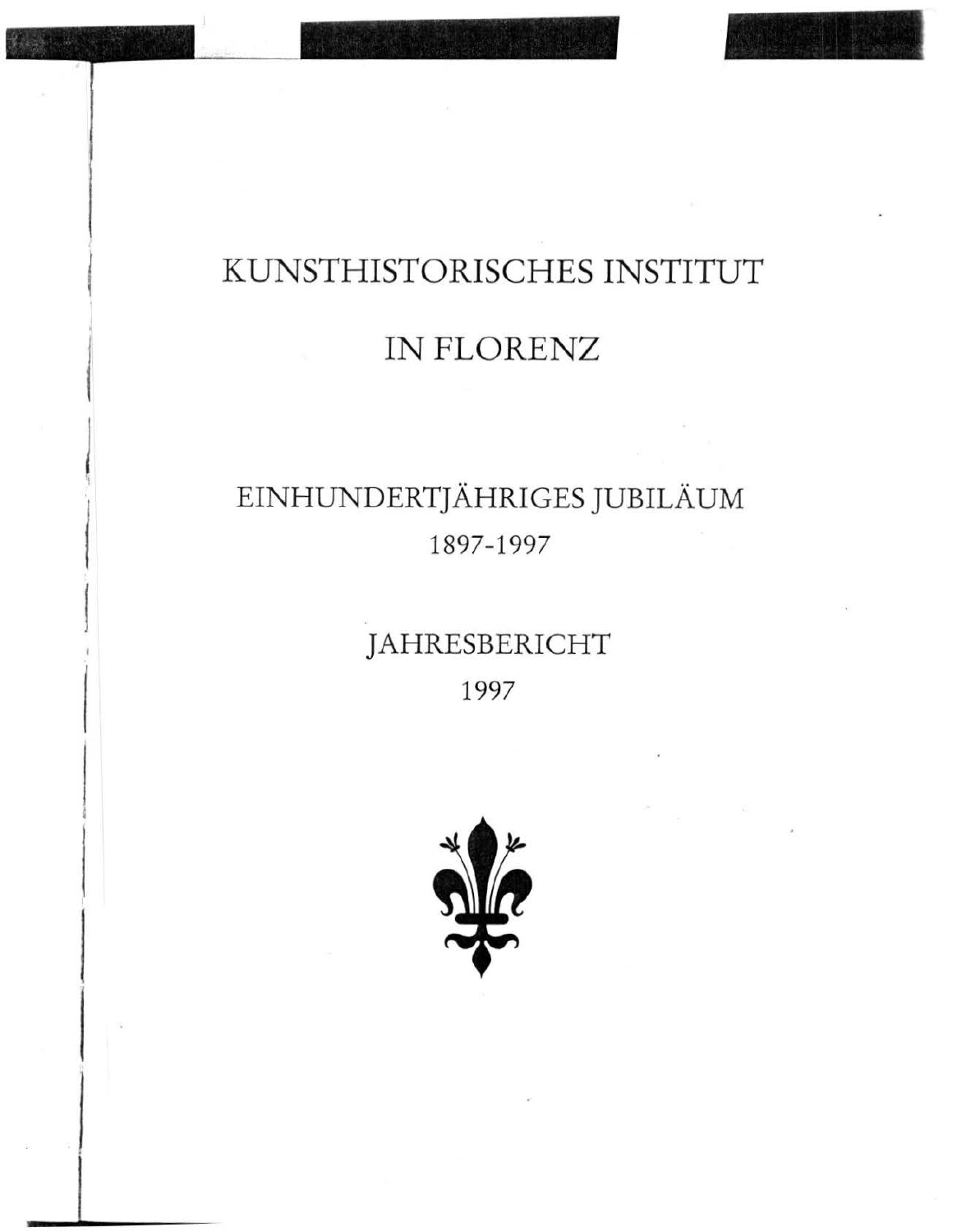#### KEITH CHRISTIANSEN, The Metropolitan Museum of Art. *New* York

------

On behalf of *Philipe de Montebello,* the director of The Metropolitan, and of the numerous members of the staff of this museum who have, at one time or another, worked at the Kunsthistorisches Institut in Florence, I want to extend a warm welcome to you, *Max.* Few things could give me as much pleasure as to be able to represent the museum on the occasion of the Kunsthistorisches Institut's 100th anniversary. The Institut has played an important - indeed an irreplaceable - role for many of us who have worked there.

It was certainly crucial to my professional career, since it was at the Institut, over twenty summers ago, that I saw Sir John Pope-Hennessy working away at one of the tables during his annual, summer-long stay. He was not the most approachable of figures, and I had to gather all my courage to ask him what was a pretty straightforward question about something pertaining to my thesis. I know I should never have done this had he been a visiting professor or lecturer at Harvard, where the distinction between student and professor was strictly maintained. Ulrich Middeldorf made of the Institut a community of scholars with a shared interest in Italian culture, and even Pope-Hennessy seemed less formidable and aloof, despite the fact that he continued to wear a suit and tie throughout the stiffling summer months. In any event, I believe that meeting eventually led to my employment at the Metropolitan.

For all of us here tonight, the Institut has been a nurturing place, not only sending us off to careers, but fueling them over the years. I know that without its photographic collection, the exhibition on Sienese painting of the fifteenth century that I organized some years back would not have taken the shape it did, and without its library the catalogue would have been a far more meager affair. Alas, the various projects I have been involved in in recent years have pulled me away from Florence and Tuscany, but the Institut has never been far from my thoughts. Indeed, during the last three years, when working on Tiepolo, I had many occasions to lament the absence of a sister institution of the same caliber in Venice!

It is not my place here to celebrate the contribution the Institut has made to the study of Renaissance art and culture: the people who have gathered here tonight are a far more eloquent testimony to that. The Metropolitan Museum celebrated its 125th anniversary last year and it is comforting to recall that most of that time the Institut has been a haven abroad. Happy one-hundredth birthday.

#### IRVING LAVIN, Institute for Advanced Study, Princeton

When *Max Seidel* invited me two years ago, to participate in the celebrations he was planning for the lnstitut's centennial, my immediate reaction was that we Americans ought also to be celebrating the Institut. The Italian Art Society was quick to adopt the suggestion, and this evening's ceremony is one of the results of that decision. We are delighted that Professor *Seidel* has been able to join us, and honored by the presence of two distinguished members of the Institutes advisory